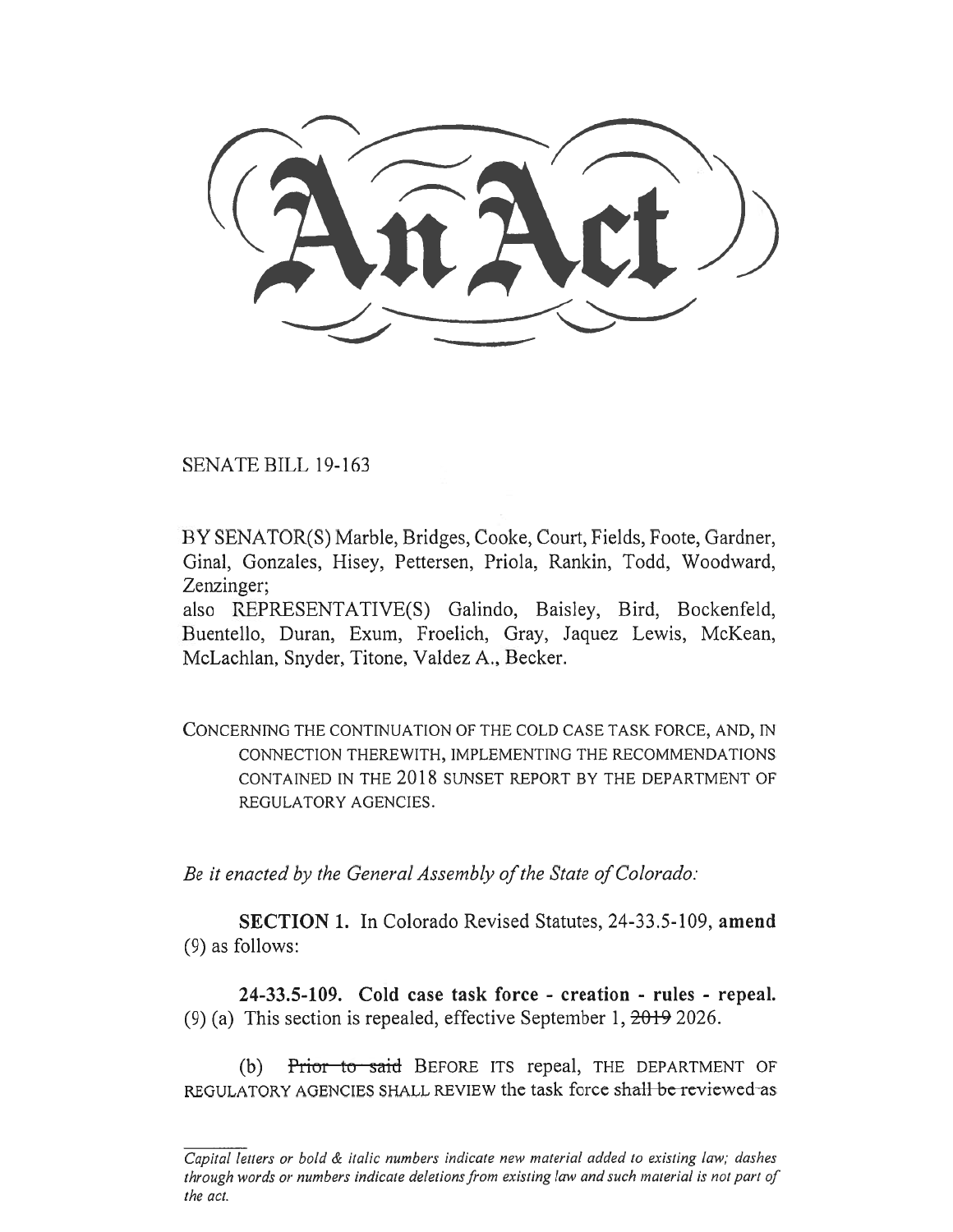provided in ACCORDANCE WITH section 24-34-104.

**SECTION 2.** In Colorado Revised Statutes, 24-34-104, **repeal**   $(17)(a)(V)$ ; and **add**  $(27)(a)(X)$  as follows:

**24-34-104. General assembly review of regulatory agencies and functions for repeal, continuation, or reestablishment - legislative**  declaration - repeal. (17) (a) The following agencies, functions, or both, are scheduled for repeal on September 1, 2019:

(V) The cold case-task force created in section  $24-33.5-109$ ;

(27) (a) The following agencies, functions, or both, are scheduled for repeal on September 1, 2026:

(X) THE COLD CASE TASK FORCE CREATED IN SECTION 24-33.5-109.

**SECTION 3. Act subject to petition - effective date.** This act takes effect at 12:01 a.m. on the day following the expiration of the ninety-day period after final adjournment of the general assembly (August 2, 2019, if adjournment sine die is on May 3, 2019); except that, if a referendum petition is filed pursuant to section 1 (3) of article V of the state constitution against this act or an item, section, or part of this act within such period, then the act, item, section, or part will not take effect unless